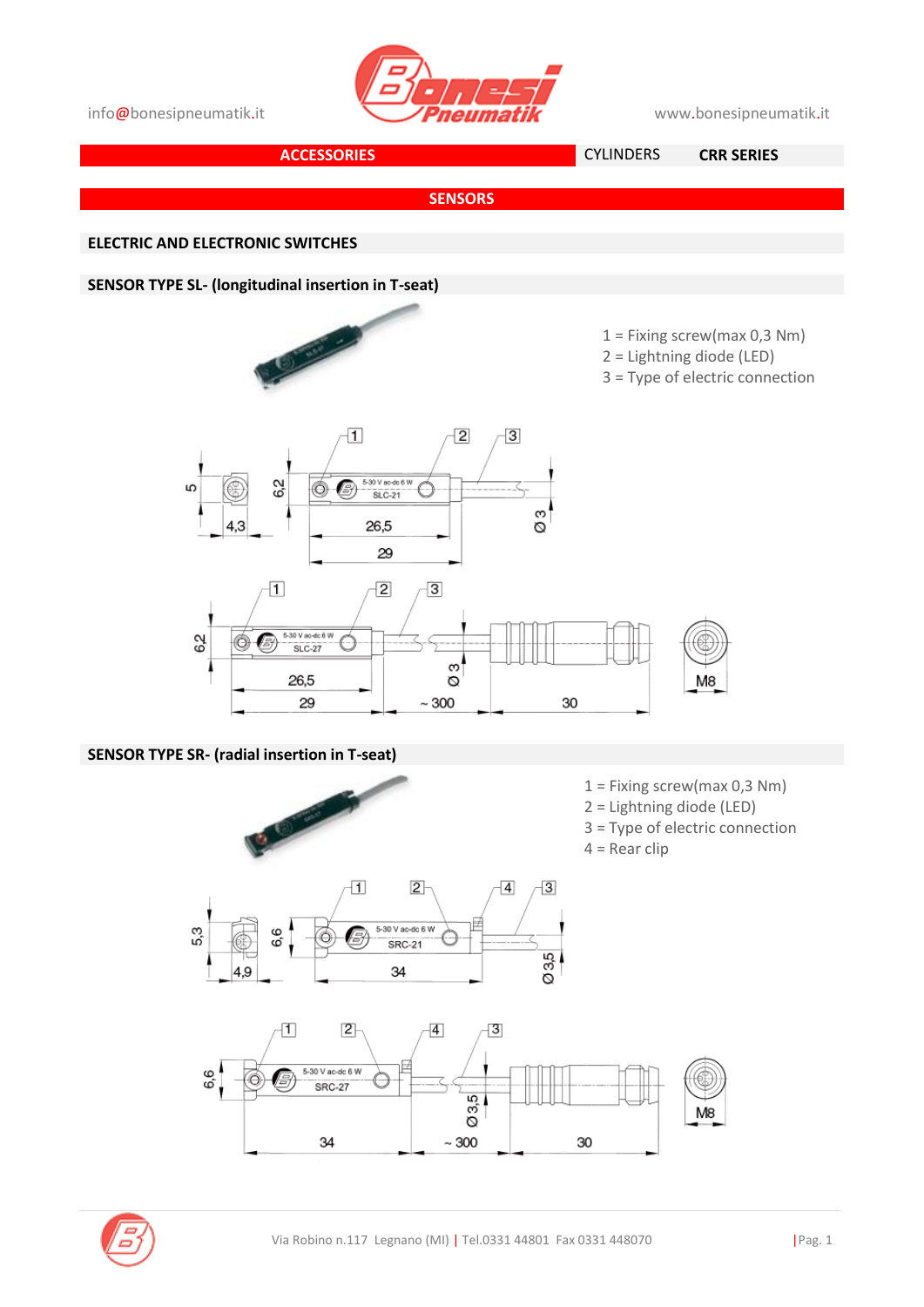

## **BRACKET FOR SENSOR**

|                                              | <b>HOUSING FOR SENSORS</b>                       |                                                                   |                                                                                           |  |  |
|----------------------------------------------|--------------------------------------------------|-------------------------------------------------------------------|-------------------------------------------------------------------------------------------|--|--|
| <b>Tipe SL</b><br>for cylinders<br>series CK | <b>Type SL</b><br>for cylinders<br>series CN-CRR | <b>TTipe SL</b><br>for cylinders<br>series CD-CN<br>with tie rods | <b>TYPE SL and SR</b><br>for cylinders series CX-CU<br>with profile tube with T-<br>seats |  |  |
|                                              |                                                  |                                                                   |                                                                                           |  |  |

## **SPARE PARTS**

## **ALESAGGIO DA 32 A 125**